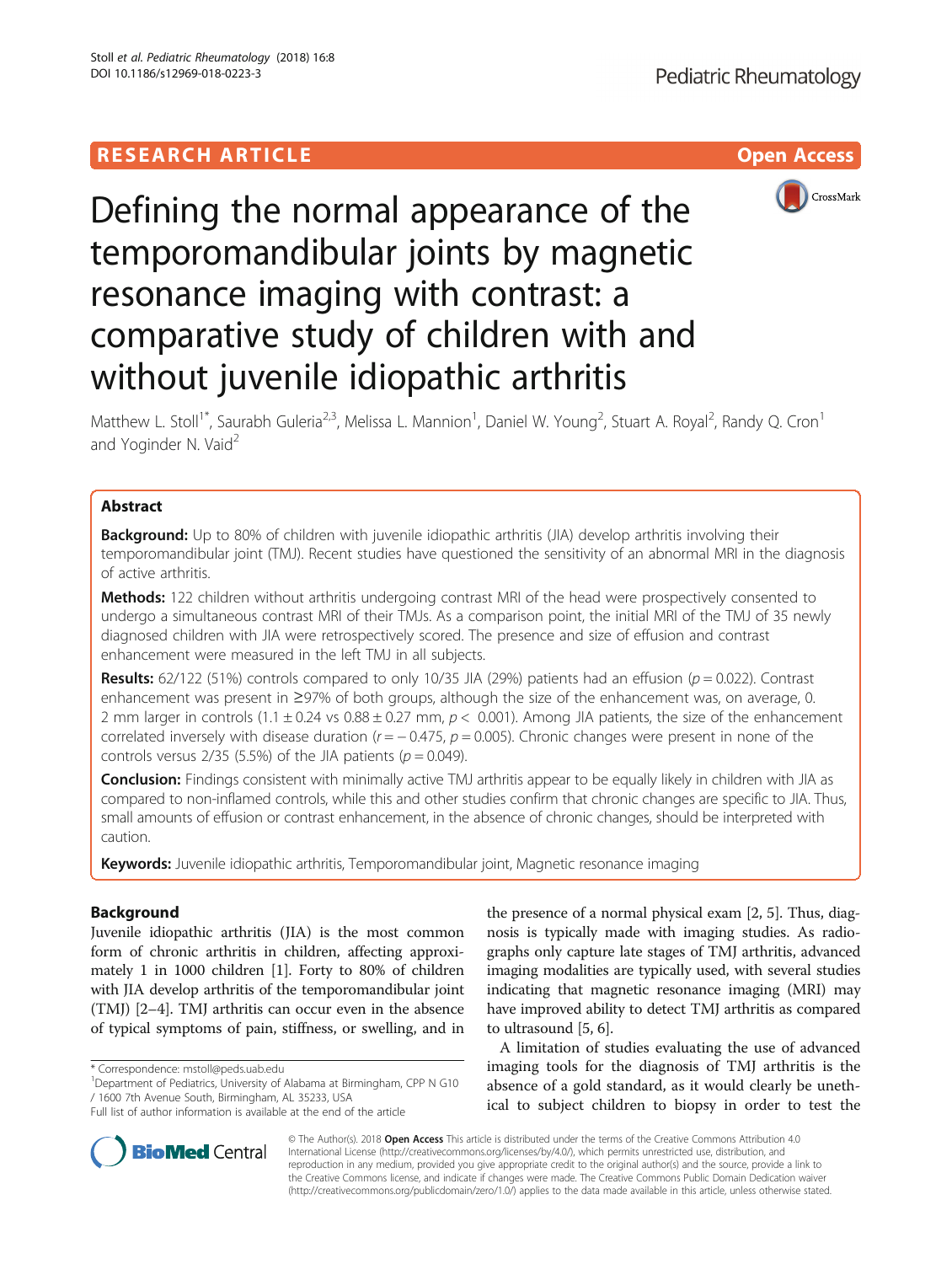performance characteristics of MRI. In particular, in light of recent evidence indicating that local therapy of TMJ arthritis may impair TMJ growth in children [\[7](#page-6-0)], interest in the specificity of an abnormal TMJ MRI has arisen. A retrospective study by Tzaribachev et al. [[8\]](#page-6-0) indicated that abnormal MRIs of the pediatric TMJ are rare in those without arthritis elsewhere, with effusions observed in only 3 of 96 children TMJs and enhancement observed in another three children. In contrast, von Kalle et al. [\[9](#page-6-0)] retrospectively evaluated the TMJs of 46 children who underwent MRI of the head, finding contrast enhancement in all TMJs with a mean signal intensity of 75% higher than pre-contrast [[9\]](#page-6-0). A subsequent study from the group showed similar contrast signal intensity between patients and controls, with the major difference being in the extent of synovial hypertrophy [[10](#page-6-0)]. Likewise, Ma et al. [[11\]](#page-6-0) found that the signal to noise ratio of 24 healthy controls was higher postcontrast as compared to pre-contrast. A similar approach was taken by Resnick et al. [[12\]](#page-6-0), who retrospectively evaluated the TMJs of 72 children with JIA and 71 non-inflamed controls. They calculated the enhancement ratio (ER), defined as the intensity of contrast enhancement in the superior TMJ space divided by that of a nearby muscle. They reported significantly higher ER in the JIA patients  $(2.52 \pm 0.79)$  versus the controls  $(1.28 \pm 0.16)$ , with ROC analysis showing that a cutoff of 1.55 was optimal for distinguishing the two groups. Thus, MRI findings of synovial fluid or mild synovial enhancement in the TMJ may be within normal limits.

A limitation of these studies is that they were retrospective in design, and they were limited to children who underwent contrast MRI of the brain, in whom the TMJ was visualized after the fact. This limitation is potentially problematic, due to lack of use of TMJ coils and other technical issues that may restrict visualization of the joint, although the Resnick study was limited to children with head coils and appropriate visualization of both the TMJ and the surrounding musculature [\[12](#page-6-0)]. While the ideal study would be a prospective study of healthy children, such a study would be ethnically challenging due to the requirement for contrast as well as the need for sedation in many young children. Kottke et al. [[13\]](#page-6-0) performed a prospective study of children undergoing MRI of the head to evaluate for intracranial pathology, finding joint fluid and contrast enhancement in 83% and 97% of TMJs, respectively, among 27 children studied. To avoid both the limitations of retrospective studies as well as the risks of exposing healthy children to unnecessary contrast MRI studies, we conducted a prospective study of children who underwent contrast MRI of the brain for diagnostic purposes, who agreed to allow us to obtain an MRI of the TMJs simultaneously. We also compared our findings in these controls to

findings in children with newly diagnosed JIA undergoing initial MRI screening of the TMJ for arthritis.

#### Methods

### Study design

This was a study of children undergoing MRI of the brain/TMJ. Two groups of subjects were included in this study: controls undergoing MRI of the brain were studied prospectively, and children with newly diagnosed JIA undergoing routine MRI of the TMJ were studied retrospectively. This study was approved by the local IRB. Informed consent was obtained from the legal guardians of all individual participants included in the prospective study, as well as participants age 14 or older. Waiver of informed consent was obtained for the retrospective component to the study, as the MRIs of the TMJ were obtained as per standard of care.

#### Controls

Children age 1–18 who were undergoing MRI of the brain as per standard of care were considered for the study. Exclusion criteria included (1) active infections; (2) immunodeficiency; (3) known rheumatic disease; (4) sickle cell disease; (5) radiation to the TMJ; (6) TMJ pain; (7) failure to receive contrast enhancement; and (8) excessive motion artifact precluding interpretation of the images. To assess for undiagnosed rheumatic disease, subjects were screened via questionnaire (Additional file [1\)](#page-5-0); anyone who answered affirmatively to any of the questions was excluded.

#### Cases

Children age 1–18 newly diagnosed with JIA (symptom onset under 16 years of age) who underwent initial MRI of the TMJ during the same time period during which controls were recruited were identified retrospectively. Their MRIs were reviewed by the same radiologists who reviewed the control studies. Clinical and demographic data were abstracted from their electronic medical records. Maximal incisal opening (MIO) was routinely measured using the Therabite Measuring Scale (Atos Medical, Hörby, Sweden).

#### MRI sequences

For the controls, two additional study sequences were obtained in addition to the clinically indicated MRI. All MRIs were performed with an Ingenia 1.5 Tesla (T), Ingenia 3.0 T, or an Avanto 1.5 T scanner (Philips Medical Systems, and Seimens Healthcare, respectively). Both sequences were obtained after all of the clinically indicated sequences and were therefore both postcontrast. These were a fast spin echo T2 and a spin echo T1-weighted fat-saturated sequence of the left TMJ in the sagittal plane. In-plane resolution (pixel size) varied from 0.5–0.8, and slice thickness was 2 mm with no gap.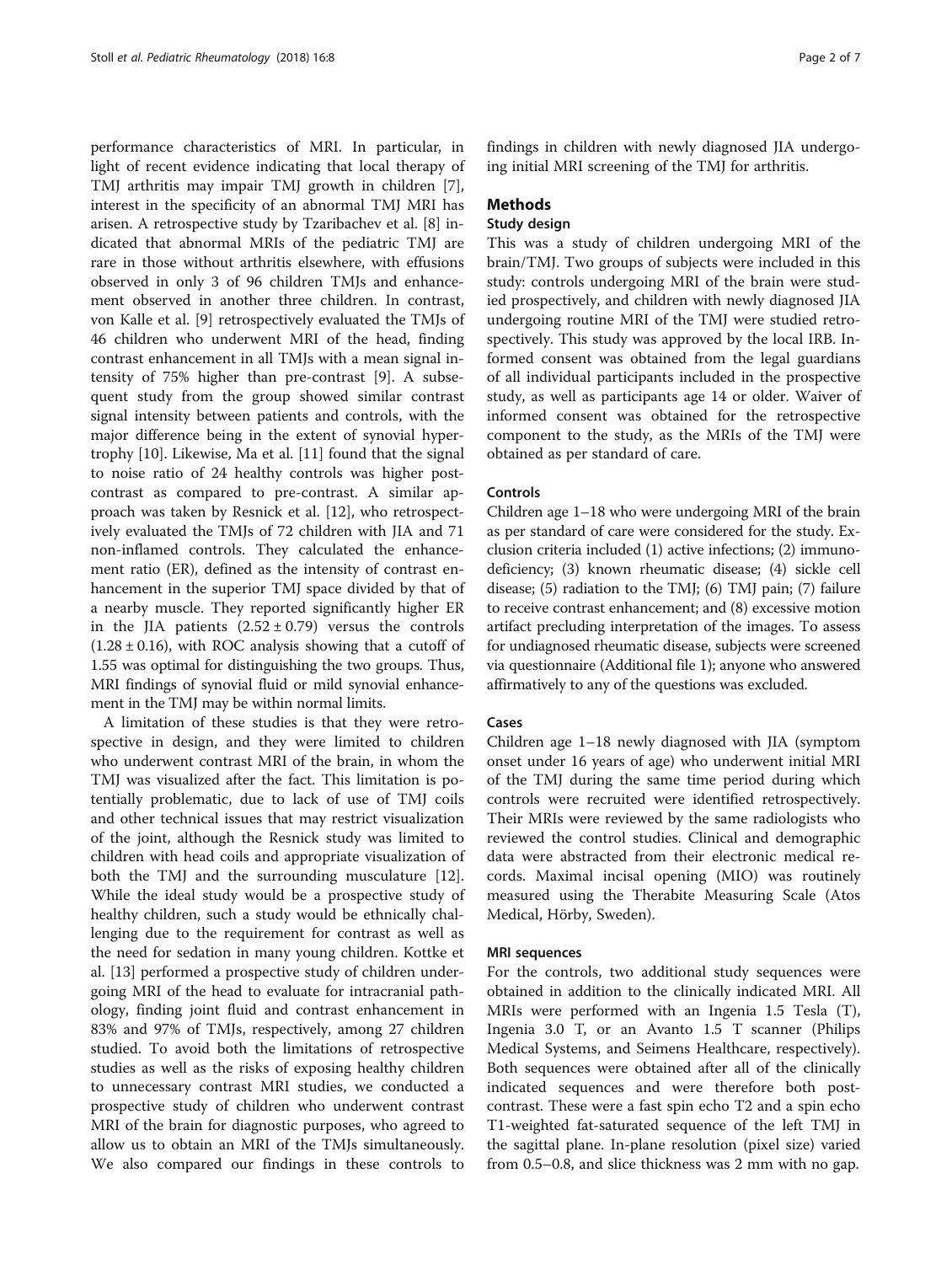<span id="page-2-0"></span>MRIs of the patients were performed as previously described [\[14](#page-6-0)]. For this study, the only images that were retrospectively reviewed were T2-weighted fat-saturated pre-contrast and T1-weighted post-contrast sagittal images of the left TMJ.

## Interpretation

Interpretation of the MRIs was performed by two board certified pediatric radiologists; one has s 26 years of experience post-training, and the other has 10 years of experience; additionally, the Radiology Department at our hospital interprets approximately 500 pediatric MRIs of the TMJ annually. In both controls and newly diagnosed JIA cohorts, the left TMJ was assessed for the presence or absence of joint fluid (Fig. 1) and synovial enhancement (Fig. [2](#page-3-0)). Any amount of fluid or synovial enhancement was measured in maximal thickness (in mm), regardless of location (anterior/posterior, inferior/superior joint recesses). The thickness of enhanced synovial lining was measured taking particular care to exclude diffusion of contrast within joint fluid. In addition, chronic changes (pannus formation, condylar flattening, bony erosions, disc deformities, and bony destruction) were assessed in all subjects with the pre-contrast images [\[14](#page-6-0)].

#### Statistical analysis

Continuous data are presented as means (± SD), and dichotomous data are presented as proportions. The concordance correlation coefficient (CCC) was calculated to quantify the agreement between raters for both the effusion measurement and the enhancement measurement. The CCC measures the degree that matched pairs fall on the concordance line and thus contains the measurements of accuracy and precision. While Cohen's kappa is often reported as a measure of inter-rater reliability, it is optimally used for categorical or ordinal variables and is less appropriate than the CCC in this case. The CCC was developed as a measure of agreement between continuous variables in a dependent sample [\[15](#page-6-0)]. Comparisons between JIA patients and controls, as well as between 1.5 T versus 3 T MRI scanners, were performed with the Chi squared or Fisher exact tests as appropriate for proportional data, and the Student's t-test for continuous data. The Pearson correlation coefficient was used to assess correlations between continuous variables. The CCC calculation was performed using SAS software, Version 9.3 (copyright, SAS Institute, Inc., Cary, NC, USA).

#### Ethical approval

All procedures performed in studies involving human participants were in accordance with the ethical standards of the institutional and/or national research committee, and with the 1964 Helsinki declaration and its later amendments or comparable ethical standards.



Fig. 1 Joint fluid in non-arthritic patient. Sagittal T2W oblique image of the left TMJ in a 14-year-old male subject shows a small amount of joint fluid in the inferior recess measuring 1.2 mm in thickness (arrow). The mandibular condylar head (C) and neck (N) are shown

# Results

# Subjects

One-hundred-and-twenty-two arthritis-free control subjects were included in the study. Their demographic features and clinical indications for MRI are summarized in Table [1](#page-3-0); 38 (31%) had a history of malignancy, of whom 12 (9.8% of the total population) had received chemotherapy or radiation; the rest of the children with malignancy were presumably enrolled at or near the time of diagnosis. None of the subjects had any historical features suggestive of arthritis, nor had any been evaluated by pediatric rheumatology. As a comparison, 35 children with JIA were included; their demographic and clinical information is summarized in Table [2.](#page-4-0) Of the 17 children using biologic therapies, 14 were taking tumor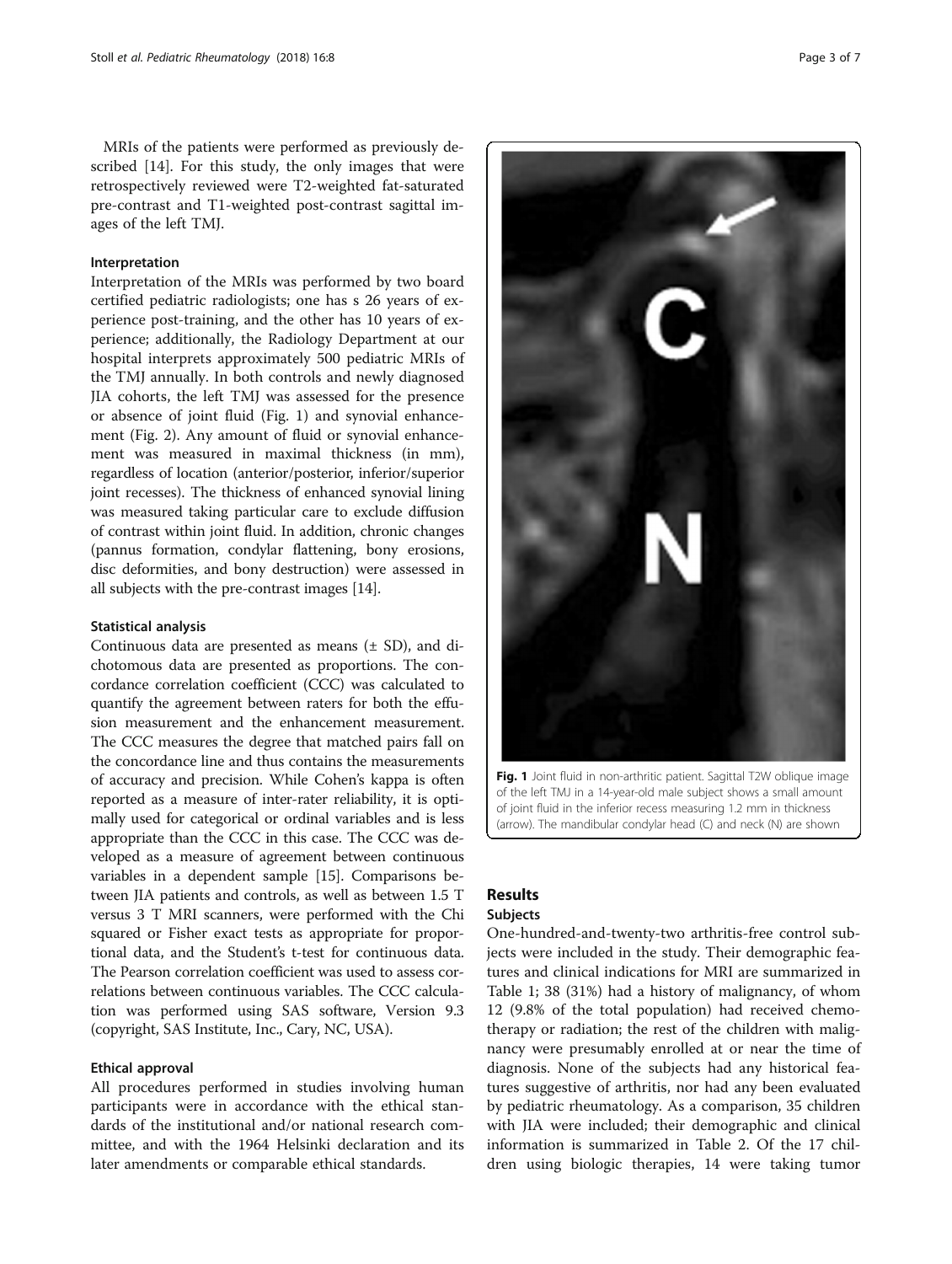<span id="page-3-0"></span>

(arrow) and superior (arrowhead) recesses with maximal thickness measuring 1.2 mm in thickness. The condylar head (C), condylar neck (N), left lateral pterygoid muscle (LP), glenoid tubercle (T), and meniscus (\*) are shown

necrosis factor inhibitors, and 3 (all with systemic JIA) were on the interleukin-1 receptor antagonist, anakinra. The duration from diagnosis to MRI ranged from one day to just under six months, with a mean of  $2.2 \pm$ 1.7 months.

#### MRI findings (Table [3\)](#page-4-0)

Among the controls, 62 (51%) had an effusion in the TMJ; when present, the mean  $(\pm SD)$  diameter was 0.90 ± 0.22 mm. One-hundred-and-twenty (98%) had contrast enhancement; when present, the mean (± SD) diameter was 1.06 ± 0.24 mm. The maximum sizes of the effusions and enhancement were 1.4 and 1.8 mm, respectively. An illustration of a control subject with abnormal MRI findings is shown in Fig. [1](#page-2-0). Among JIA patients, only 10/35 (29%) had an effusion, a statistically significant difference  $(p = 0.022)$ compared to controls. When present, the sizes of the effusions were non-significantly larger in the JIA

| population                             |               |
|----------------------------------------|---------------|
| Feature                                | Number        |
| n                                      | 122           |
| Sex                                    |               |
| Male                                   | 67 (55%)      |
| Female                                 | 55 (45%)      |
| Race                                   |               |
| Hispanic                               | 2(1.6%)       |
| Caucasian                              | 101 (83%)     |
| African-American                       | 18 (15%)      |
| Asian                                  | $1(0.8\%)$    |
| Age (years; mean $\pm$ SD)             | $7.5 \pm 4.5$ |
| Indication for head MRI                |               |
| Evaluation for intracranial malignancy | 51 (42%)      |
| Known intracranial malignancy          | 41 (34%)      |

Evaluation for pituitary disease 21 (17%) Evaluation for white matter disease 7 (5.7%) Trauma 1 (0.8%) Suspected cerebral vascular accident 1 (0.8%) Prior chemotherapy 5 (4.1%) Prior radiation therapy 9 (7.4%)

| Table 1 Demographic and clinical features of the control |  |  |
|----------------------------------------------------------|--|--|
| population                                               |  |  |

| patients compared to controls $(1.5 \pm 1.3 \text{ versus } 0.89 \pm \text{)}$ |
|--------------------------------------------------------------------------------|
| 0.23 mm, $p = 0.192$ ), and effusions larger than 1.5 mm                       |
| were only seen in JIA patients $(n = 3)$ ; in contrast, the                    |
| sizes of the enhancement were statistically significantly                      |
| larger in the controls compared to patients $(1.1 \pm 0.24 \text{ ver-}$       |
| sus $0.88 \pm 0.27$ mm, $p < 0.001$ ). The maximum sizes of the                |
| effusions in the controls and JIA patients were 1.4 and                        |
| 4.5 mm respectively; and for enhancements, the max-                            |
| imum sizes were 1.8 mm in both groups. Chronic changes                         |
| were seen in none of the controls and in two (5.7%) of the                     |
| JIA patients ( $p = 0.049$ ). One child had condylar flattening,               |
| erosive changes, and pannus; and the other had condylar                        |
| flattening, osteophytes, and pannus. Both 1.5 T and 3 T                        |
| MRI scanners were used during the course of the study.                         |
| The MRI field strength was available on 152 / 157 of the                       |
| subjects; the 3 T device was used in 24 / 117 (21%) of the                     |
| control subjects for whom this information was obtain-                         |
| able, compared to 15 / 35 (43%) patients with JIA. Among                       |
| the controls, the 3 T MRI scanner identified an increased                      |
| frequency of effusions compared to the 1.5 T MRI (22 /                         |
| 24 [92%] versus 35 / 93 [38%], respectively, $p < 0.001$ ). A                  |
| similar trend was observed among the JIA patients (7 / 15                      |
| [47%] versus 3 / 20 [15%], $p = 0.062$ ). MRI field strength                   |
| did not appear to impact size of the effusion in either                        |
| group (data not shown), while 3 T scans were associated                        |
| with larger sizes of enhancement in controls $(1.20 \pm 0.20)$                 |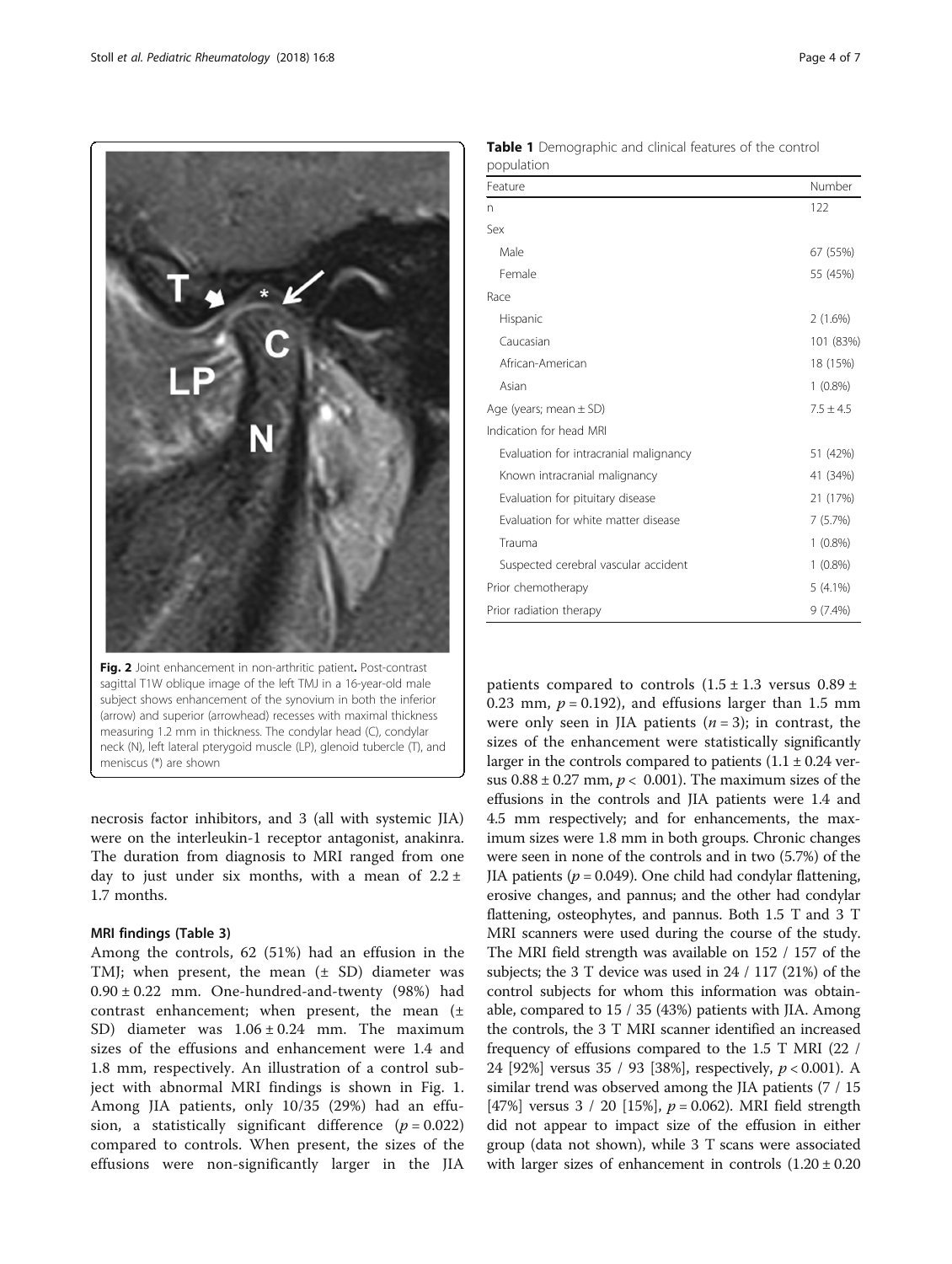<span id="page-4-0"></span>

| Table 2 Demographic and clinical features of the JIA population. |
|------------------------------------------------------------------|
| Continuous variables are presented as mean $\pm$ sd              |

| Feature                                                  | Number        |
|----------------------------------------------------------|---------------|
| n                                                        | 35            |
| Sex                                                      |               |
| Male                                                     | 11 (31%)      |
| Female                                                   | 24 (69%)      |
| Race                                                     |               |
| Biracial                                                 | $1(2.9\%)$    |
| Caucasian                                                | 28 (80%)      |
| African-American                                         | 6 (17%)       |
| Age at MRI (years; mean $\pm$ SD)                        | $9.6 \pm 4.7$ |
| Time from diagnosis to MRI (months; mean $\pm$ SD)       | $2.2 \pm 1.8$ |
| Time from initial symptom to MRI (months; mean $\pm$ SD) | $12 \pm 17$   |
| JIA category                                             |               |
| Oligoarticular                                           | 5(14%)        |
| Systemic                                                 | 3(8.6%)       |
| RF- polyarticular                                        | 14 (40%)      |
| RF+ polyarticular                                        | 3(8.6%)       |
| Psoriatic                                                | 7(20%)        |
| Enthesitis-related arthritis                             | $3(8.6\%)$    |
| Disease activity assessments                             |               |
| Swollen joint count                                      | $8.2 \pm 8.3$ |
| ESR ( $n = 32$ ; mm / hr)                                | $32 \pm 28$   |
| Physician global assessment (0-10)                       | $3.3 \pm 1.4$ |
| Exam findings of TMJ activity or damage                  |               |
| Maximal incisal opening ( $n = 34$ ; mm)                 | $4.5 \pm 0.9$ |
| Jaw deviation ( $n = 29$ )                               | 7 (24%)       |
| Medications                                              |               |
| None                                                     | 4 (11%)       |
| Prednisone alone                                         | 2(5.7%)       |
| Methotrexate alone                                       | 13 (37%)      |
| Biologic alone                                           | 3(8.6%)       |
| Methotrexate plus biologic                               | 13 (37%)      |

Abbreviations: ESR erythrocyte sedimentation rate, TMJ temporomandibular joint

| <b>Table 3</b> MRI findings in controls compared to JIA patients |  |  |  |
|------------------------------------------------------------------|--|--|--|
|------------------------------------------------------------------|--|--|--|

| Feature                                 | Controls                  | JIA patients p-value |         |
|-----------------------------------------|---------------------------|----------------------|---------|
| Frequency of effusion                   | 62 (51%)                  | 10 (29%)             | 0.022   |
| Size of effusion (mm; mean $\pm$ sd)    | $0.89 + 0.23$ $1.5 + 1.3$ |                      | 0.192   |
| Frequency of enhancement                | 120 (98%)                 | 34 (97%)             | 0.533   |
| Size of enhancement (mm; mean $\pm$ sd) | $1.1 \pm 0.24$            | $0.88 + 0.27$        | < 0.001 |
| Frequency of chronic changes            |                           | 2(5.7%)              | 0.049   |

versus  $1.03 \pm 0.25$  mm,  $p = 0.003$ ) but not patients (data not shown).

To assess the impact of medical therapy on TMJ MRI findings in JIA patients, we tested the correlation of disease duration to the size of effusions and enhancements. While there was no association between effusion size and disease duration from diagnosis to the MRI  $(r = -0.231, p = 0.188)$ , there was a robust inverse association between enhancement and disease duration ( $r = -0.475$ ,  $p = 0.005$ ). Neither methotrexate nor TNF inhibitors were associated with the presence or size of effusions or contrast enhancement in children with JIA (data not shown), although these findings are likely influenced by the short duration from diagnosis to MRI in many patients.

#### Agreement

All of the MRIs of the control subjects were reviewed by both radiologists. When effusions or enhancement were dichotomized to present or absent, agreement between the two radiologists was present in 120 / 122 (98%) for effusion and 122 / 122 (100%) for enhancement. When evaluated on a continuous scale, the two radiologists were within 0.2 mm of each other in 120 / 122 (98%) of subjects with respect to size of the effusion, and in 114 / 122 (93%) subjects with respect to the size of the enhancement. The concordance correlation coefficient indicated inter-reader agreement was 0.98 for effusion and 0.92 for enhancement, representing high levels of agreement for both.

#### **Discussion**

One-hundred-and-twenty-two children were prospectively evaluated for TMJ inflammation while undergoing a clinically indicated MRI of their brains for reasons other than TMJ arthritis screening. Of these subjects, 62 had effusions up to 1.4 mm, and 120 had contrast enhancement up to 1.8 mm. The frequency and size of the areas of effusion and enhancement were similar between JIA patients and controls, with effusions surprisingly more common in the latter. This cannot be explained by MRI field strength, as controls were more likely to have been scanned with a 1.5 T device, which detected a lower frequency of effusions among both groups of subjects. However, the largest effusions were present in those children with JIA, and effusions larger than 1.5 mm were seen only in JIA patients. Thus, our data support several previous studies in this field [[9](#page-6-0)–[13](#page-6-0)], with only the study by Tzaribachev et al. [[8](#page-6-0)] yielding contradictory findings.

The reasons for these widely discrepant findings with respect to the frequency of inflammatory changes in the TMJ of non-arthritic subjects are not entirely clear. To some extent, it may pertain to the study methodology,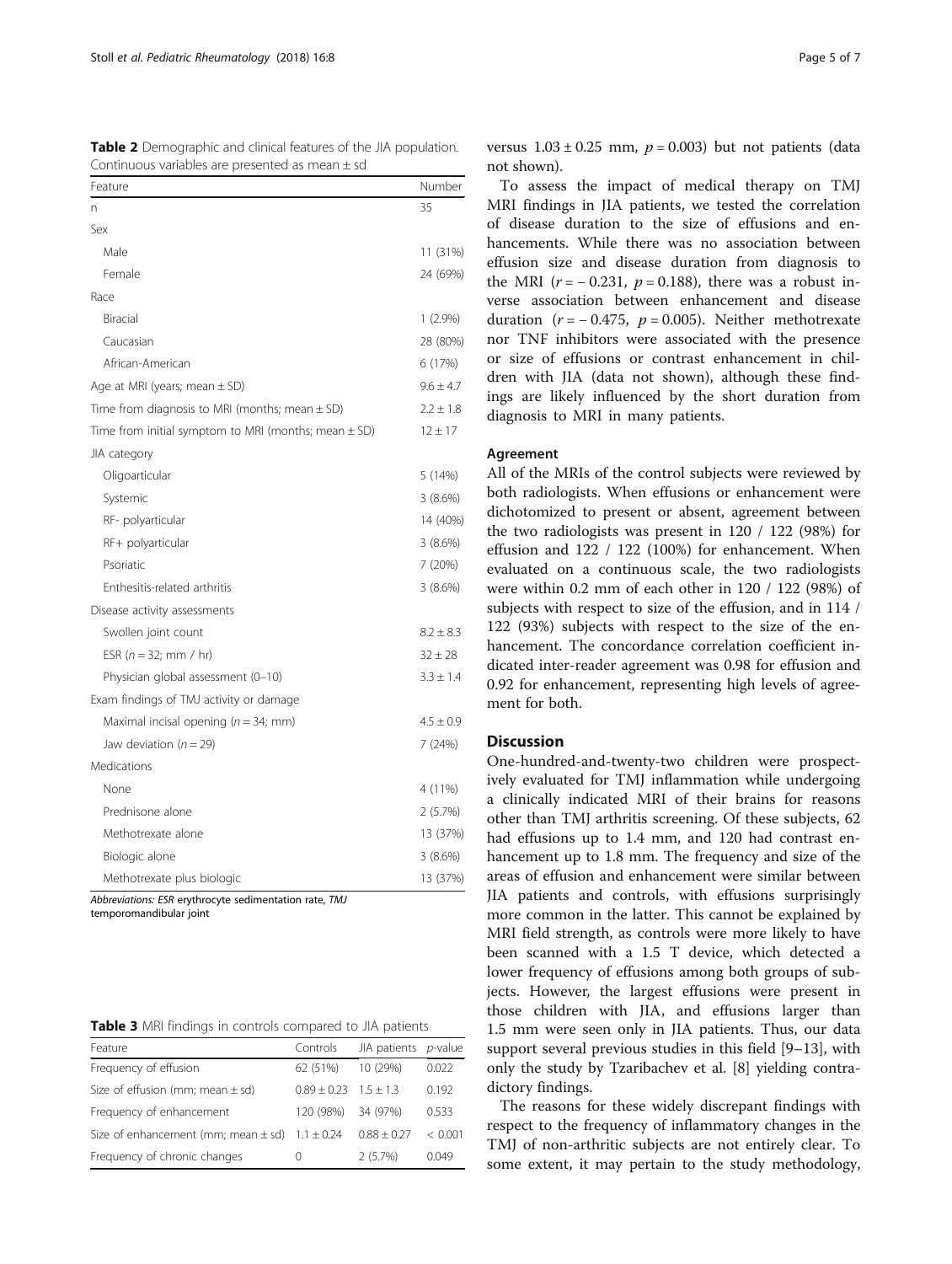<span id="page-5-0"></span>with respect to looking for specific areas of effusion or enhancement as opposed to dynamic contrast studies that compare the overall pattern of signal intensity preversus post-contrast. Additionally, as noted above, retrospective studies by definition involve children who did not undergo dedicated MRI of the TMJ. The field strength of the MRI (1.5 T vs 3 T) may also influence sensitivity with 3 T providing higher resolution images, although the use of TMJ coils in the 1.5 T scanners at least in our institution partially compensated for this limitation. Finally, there may be differences pertaining to the interpretation of the images or the patient populations themselves.

The clear message from this and other recent studies is that small amounts of joint effusion and contrast enhancement are not necessarily pathologic. Perhaps the intensity of the enhancement or the extent of synovial hypertrophy are more appropriate indicators of JIA [\[10](#page-6-0)–[12\]](#page-6-0); these were not assessed in our study. It must be emphasized, though, that these findings do not detract from the body of literature indicating that children with JIA are at substantial risk of TMJ arthritis [[16\]](#page-6-0). While the size of the effusions and enhancement in our subjects were typically under 1.5 mm, children with JIA can have changes up to 3–4 mm. Furthermore, none of the 96 children in the study by Tzaribachev [[8\]](#page-6-0), only 3 of 46 (6.5%) of the subjects in the study by von Kalle [\[9](#page-6-0)], 1 of 27 (3.7%) subjects in the study by Kottke [\[13](#page-6-0)], and 0 / 122 in the present study had morphological changes suggestive of advanced TMJ arthritis. In contrast, studies of children with JIA, particularly those conducted prior to the biologic era, demonstrated substantial alterations in the morphology of the TMJ [[17](#page-6-0), [18](#page-6-0)]. Such changes can lead to devastating alterations in the form and function of the jaw [[17\]](#page-6-0). Only two JIA subjects in this study had chronic changes by MRI; in part, this is due to the short disease duration, although it is unclear why these results differ from those previously reported in newly diagnosed subjects with JIA, in which chronic changes were seen in 69% at baseline (within 2 months of diagnosis) [[5\]](#page-6-0). It may be related to earlier use of systemic biologic therapies or earlier diagnoses.

We acknowledge some limitations of this study. Although control subjects were screened by questionnaire, no rheumatologist was involved in their evaluation. However, given the rarity of JIA ( $\sim$  1 in 1000), it is highly unlikely that any of these subjects were in fact affected with TMJ arthritis. Additionally, some of the control children received chemotherapy or radiation, and many of the JIA subjects were on immunosuppressive therapy, which appeared to have had an effect on the size of the enhancement. There may also have been a delay in the attainment of the images in the control population that was not present in the patients, as the former underwent initial dedicated MRIs of the brain; such a delay could result in increased contrast uptake, thus biasing the study towards findings of increased TMJ inflammation in controls [[19\]](#page-6-0). This is nevertheless important information, as in routine practice, there will likely be variations in the rate at which post-contrast images are obtained, and such information will not necessarily be available to the rheumatologist, underscoring the need to interpret small amounts of contrast uptake with caution. There were also differences in the field strength of the MRI used in patients versus controls, although these differences if anything may have attenuated the differences between the two groups of subjects. Strengths of the study include the following: the number of children evaluated (and in a prospective fashion), the precise measurements of the extent of joint fluid and contrast enhancement, the high level of agreement between the two radiologists, and the comparison with the subjects with JIA.

In conclusion, our study confirms previous findings that a small amount of joint fluid or enhancement can be within the range of normal, particularly when 3 T MRI scanners are used. However, even a small effusion of minimal synovial enhancement may reflect ongoing TMJ arthritis in the setting of a child with JIA. Thus, timely follow-up TMJ MRI examination is necessary to evaluate for progression of disease. This information should be taken into account when interpreting the TMJ MRI of a child with JIA.

#### Conclusion

Findings consistent with minimally active TMJ arthritis appear to be equally likely in children with JIA as compared to non-inflamed controls. However, chronic changes and large areas of effusion appear specific for JIA.

#### Additional file

[Additional file 1:](dx.doi.org/10.1186/s12969-018-0223-3) Questionnaire. (JPG 97 kb)

#### Abbreviations

CCC: Concordance correlation coefficient; ER: Enhancement ratio; JIA: Juvenile idiopathic arthritis; T Tesla: (MRI field strength); TMJ: Temporomandibular joint

#### Acknowledgements

None.

#### Funding

This work was not supported by any commercial sources.

#### Availability of data and materials

A de-identified data set will be made available upon reasonable request, following regulatory approval.